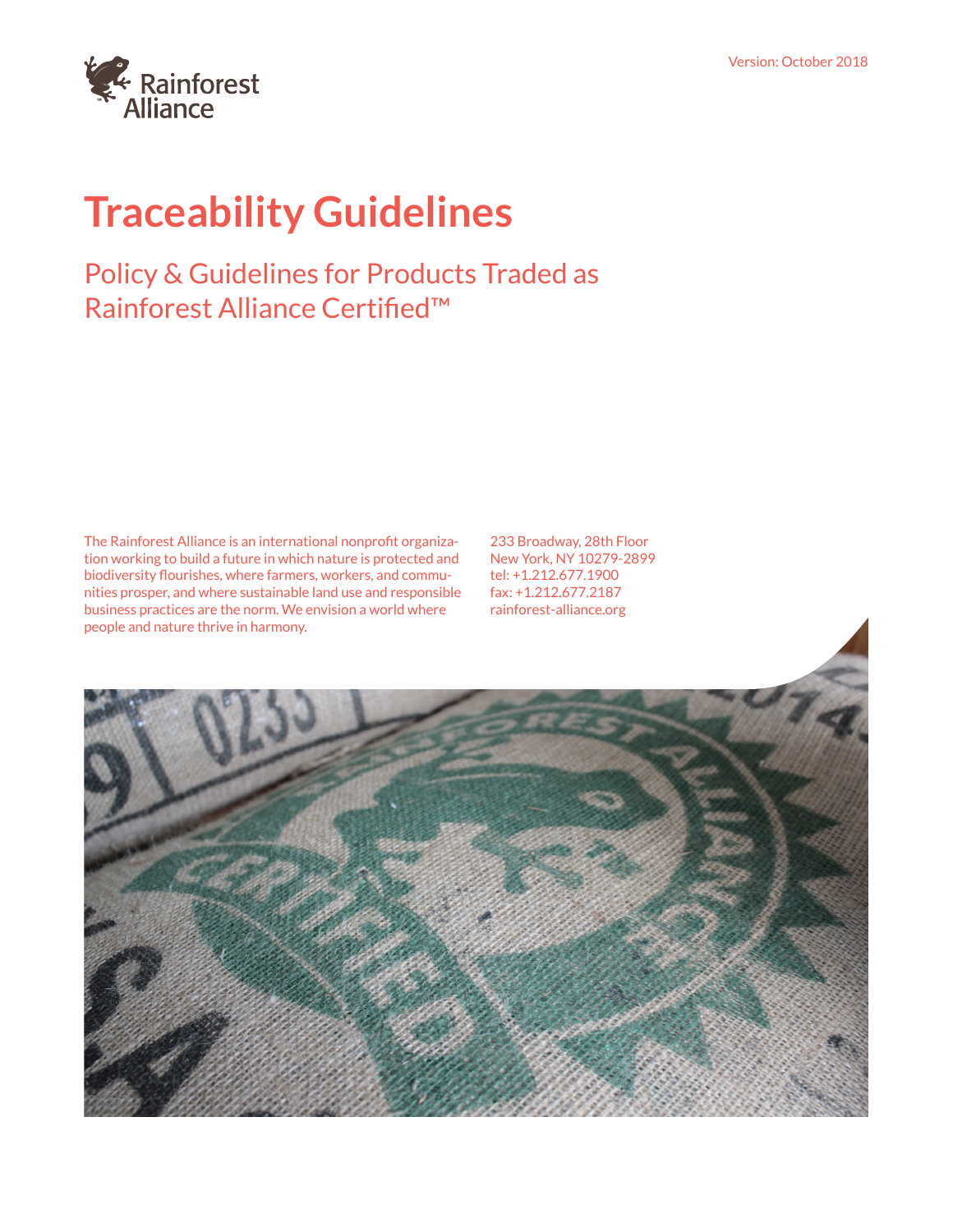# Table of Contents

| 1. Introduction                                                                                                                                                                                                                                                                                                                                                                                                                                                                                                                                  | 3 |
|--------------------------------------------------------------------------------------------------------------------------------------------------------------------------------------------------------------------------------------------------------------------------------------------------------------------------------------------------------------------------------------------------------------------------------------------------------------------------------------------------------------------------------------------------|---|
| 2. Definitions                                                                                                                                                                                                                                                                                                                                                                                                                                                                                                                                   | 3 |
| 3. Traceability Requirements поставленность и последним происходим по составляет происходим по составляет пост                                                                                                                                                                                                                                                                                                                                                                                                                                   | 3 |
| 4. Roles in Marketplace                                                                                                                                                                                                                                                                                                                                                                                                                                                                                                                          | 5 |
| $\label{prop:main} \begin{minipage}[t]{0.9\textwidth} \begin{minipage}[t]{0.9\textwidth} \centering \begin{minipage}[t]{0.9\textwidth} \centering \end{minipage}[t]{0.9\textwidth} \begin{minipage}[t]{0.9\textwidth} \centering \end{minipage}[t]{0.9\textwidth} \begin{minipage}[t]{0.9\textwidth} \centering \end{minipage}[t]{0.9\textwidth} \begin{minipage}[t]{0.9\textwidth} \centering \end{minipage}[t]{0.9\textwidth} \begin{minipage}[t]{0.9\textwidth} \centering \end{minipage}[t]{0.9\textwidth} \begin{$<br>5. Traceability Types | 5 |
| 6. Specific Requirements for Banana                                                                                                                                                                                                                                                                                                                                                                                                                                                                                                              | 6 |
| 7. Specific Requirements for Cocoa                                                                                                                                                                                                                                                                                                                                                                                                                                                                                                               | 6 |
| 8. Specific Requirements for Coconut                                                                                                                                                                                                                                                                                                                                                                                                                                                                                                             | 6 |
| 9. Specific Requirements for Coffee                                                                                                                                                                                                                                                                                                                                                                                                                                                                                                              | 6 |
|                                                                                                                                                                                                                                                                                                                                                                                                                                                                                                                                                  | 7 |
| 11. Specific Requirements for Palm Oil                                                                                                                                                                                                                                                                                                                                                                                                                                                                                                           | 7 |
| 12. Specific Requirements for Tea                                                                                                                                                                                                                                                                                                                                                                                                                                                                                                                | 8 |
| 13. Additional Guidance or Training                                                                                                                                                                                                                                                                                                                                                                                                                                                                                                              | 8 |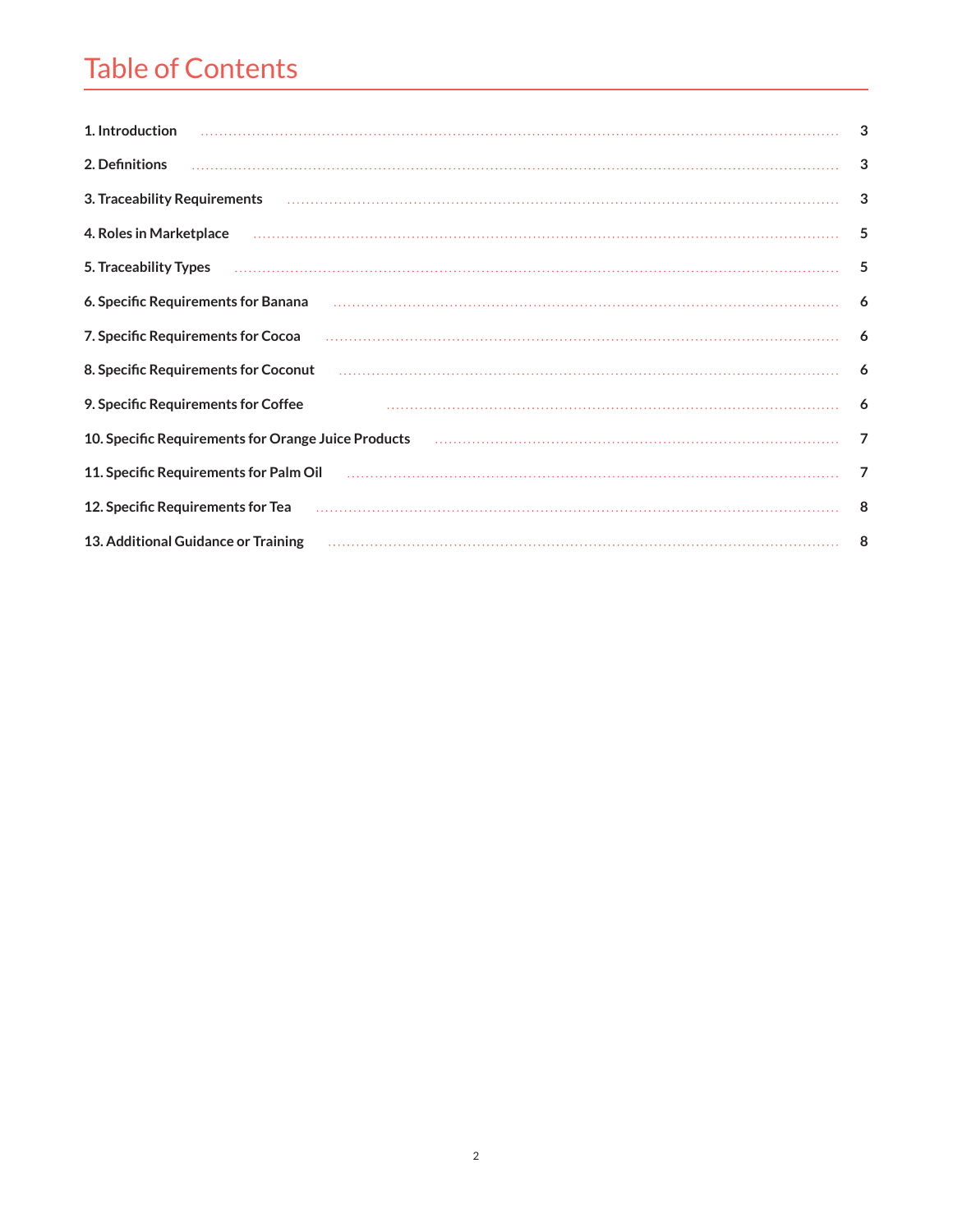# **1. INTRODUCTION**

By sourcing and promoting Rainforest Alliance Certified™ (RAC) products, companies are helping consumers make more sustainable choices about the food products they purchase. Companies abiding by the traceability practices in this document are eligible to use the RAC seal to promote the company or brand's sustainability efforts. Coffee, cocoa, tea, bananas, coconut oil, and orange juice products that are sold as RAC, carry on or off pack claims of Rainforest Alliance certification and/ or use the Rainforest Alliance name or seal must comply with these traceability guidelines and are subject to a **[Participation](https://www.rainforest-alliance.org/business/sas/get-certified/responsibilities-costs/)** [Royalty](https://www.rainforest-alliance.org/business/sas/get-certified/responsibilities-costs/). Other RAC crops are subject to inclusion in the future.

Traceability protocols provide assurance to the industry and the consumers that products purchased as RAC were grown on Rainforest Alliance Certified farms. Traceability also helps ensure that farms do not sell more than they have harvested as certified, and that supply chain actors do not sell more than they have purchased as certified. Crops not mentioned in this document are still required to provide proof of origin when requesting approval for using the Rainforest Alliance trademarks (i.e. invoices or other documents referencing the origin and volumes purchased). All participating companies trading or making claims regarding RAC products, must also comply with the Rainforest Alliance Chain of Custody system.

This document contains the rules and guidelines for traceability, from Rainforest Alliance Certified farms up to the packers. For information about using the seal or making promotional claims for your RAC products, refer to the [Requirements and](https://www.rainforest-alliance.org/business/sites/default/files/uploads/4/rainforest-alliance-marks-guide.pdf) [Guidelines for Use of the Rainforest Alliance Trademarks](https://www.rainforest-alliance.org/business/sites/default/files/uploads/4/rainforest-alliance-marks-guide.pdf).

#### **2. DEFINITIONS**

**Certified Farm or Certified Farm Group or Certificate Holder** Farm or group that holds a valid Rainforest Alliance Sustainable Agriculture Standard certificate

#### **Marketplace**

The online system used by the Rainforest Alliance to trace RAC products through supply chains, and to authorize trademark approvals. Found at<http://marketplace.ra.org/>

#### **Participating Companies**

Company other than a certificate holder that buys or sells Rainforest Alliance Certified™ products. Can be an exporter, importer, distributor, retailer, etc.

# **RAC**

Rainforest Alliance Certified™

#### **Sale**

The change of *legal* possession of a product between a seller and a buyer. A sale can be demonstrated through an invoice or other proof of purchase or payment. Legal possession is not subject to physical possession.

#### **Shipment**

The change of *physical* possession of a product between a seller and a buyer or between sites, generally involving transportation such as a ship and/or truck. A shipment can be documented by a Bill of Lading (B/L) or warehouse receipt. Physical possession of a shipment is not subject to legal possession, in that one entity may retain ownership of the product while it is shipped to a subcontractor, processor, warehouse or other site.

#### **Supply Chain Actor**

Organizations other than farms.

#### **Traceability Agent**

Party authorized to enter traceability transactions in Marketplace on behalf of another party.

#### **TC or Transaction Certificate**

A record of a sale for a specified quantity of product which confirms that the referenced product originates from a Rainforest Alliance Certified farm or farm group. TC have a unique reference number and can be printed or downloaded as needed.

#### **3. TRACEABILITY REQUIREMENTS**

#### **3.1 Scope**

Bananas, cocoa, coffee, tea, palm and coconut oils and orange juice products sold as Rainforest Alliance Certified, from producers through the supply chain to the final product packers, are within the scope of these traceability guidelines. Additional specifications for each commodity are explained in subsequent sections.

#### **3.2 General Requirements**

All business-to-business sales of goods claimed as Rainforest Alliance Certified must be reported to the Rainforest Alliance starting from the certificate holder up to the final product packer or the party making the RAC statement or claim. Traceability is based on input and output volumes being recorded via a TC for every sale transaction of RAC products. Requirements vary depending on the commodity and the type of claim made on the certified product.

- 3.2.1 Certificate holders or companies buying or selling certified goods or its derivatives must register and declare their RAC sales via [Marketplace](https://marketplace.ra.org/).
- 3.2.2 The sale is recorded by the issuance of a Transaction Certificate (TC) to their buyer online. The TC confirms the quantity and that the product originated from a Rainforest Alliance Certified farm or group of farms.
- 3.2.3 Participating companies must comply with the [Chain](https://www.rainforest-alliance.org/business/sas/how-certification-works/chain-of-custody/) of Custody policy and standard-including traceability criteria—if they want to make claims about the RAC status of their products or sourcing practices.
- 3.2.4 Participating companies using Rainforest Alliance trademarks must comply with the [Requirements and](https://www.rainforest-alliance.org/business/sites/default/files/uploads/4/rainforest-alliance-marks-guide.pdf) [Guidelines for Use of the Rainforest Alliance Trade](https://www.rainforest-alliance.org/business/sites/default/files/uploads/4/rainforest-alliance-marks-guide.pdf)[marks](https://www.rainforest-alliance.org/business/sites/default/files/uploads/4/rainforest-alliance-marks-guide.pdf)—which requires appropriate traceability prior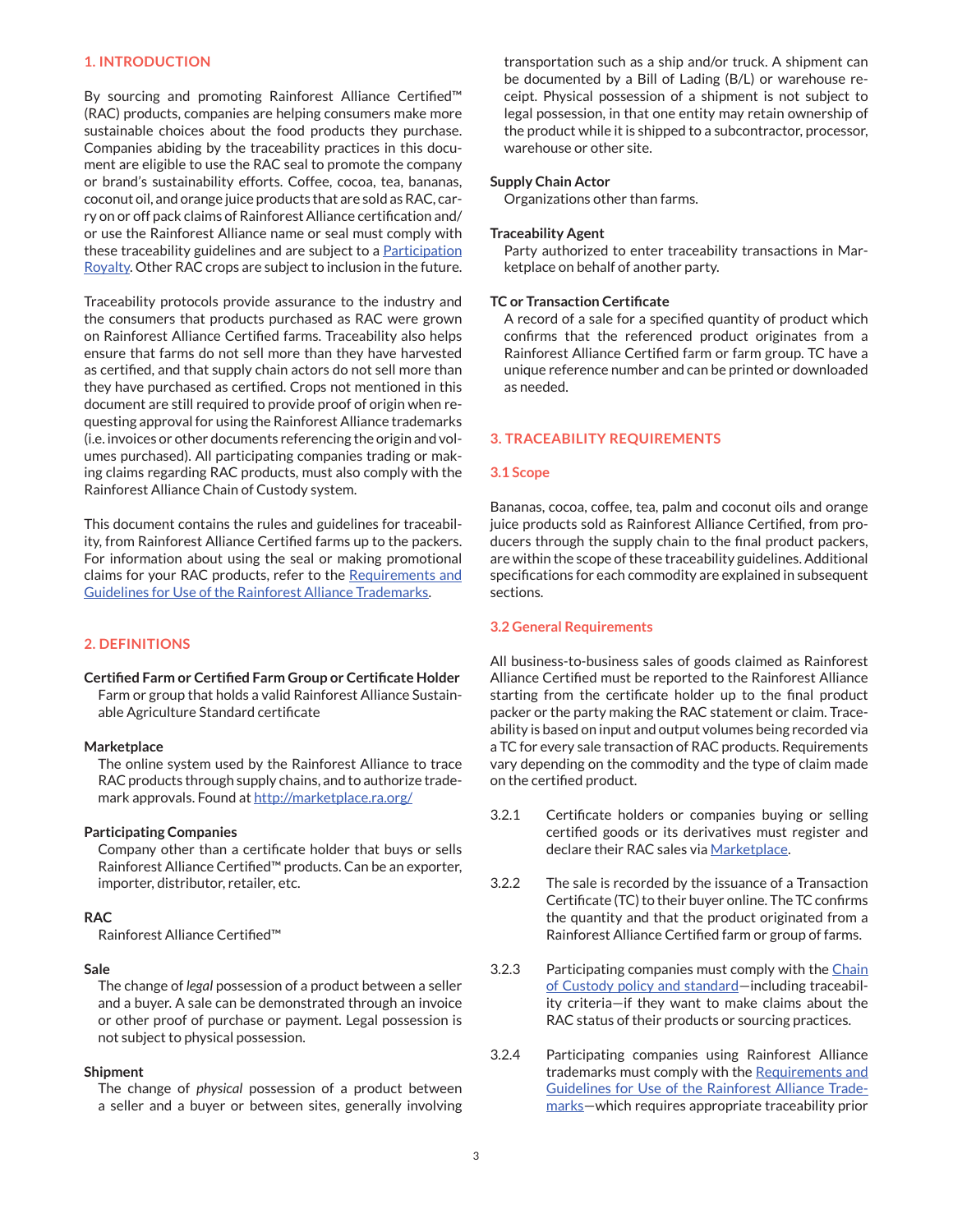to trademark approvals—and have a current License Agreement with the Rainforest Alliance.

# **3.3 Requirements for Certificate Holders**

- 3.3.1 Certified farms or farm groups must have a valid Rainforest Alliance Sustainable Agriculture Standard certificate issued by an authorized Certification Body and have product volume for the respective annual period available, before it can be sold and claimed as RAC with a TC issued via Marketplace. The approved volumes are automatically updated in Marketplace and correspond to a 12-month period.
- 3.3.2 Certificate holders may sell RAC products and issue corresponding TCs within the approved harvest volume. Volumes that are in transit prior to the first audit that led to certification will not be considered part of the approved volumes. However, volumes available at the time of a certificate renewal audit will be considered part of the producer's approved volumes. To allow for normal variance in annual yields, in exceptional circumstances a 10% overselling will be allowed for certificate holders if actual yield exceeds approved annual volumes.
- 3.3.3 TCs cannot be issued for future harvest dates.
- 3.3.4 Certificate holders may authorize their buyers to issue TCs on their behalf as a Traceability Agent. When permission is granted, the buyer is set up as the producer's Traceability Agent in Marketplace.
- 3.3.5 When the certificate holder and the exporter are one single entity and the product doesn't undergo industrial processing or transformation prior to shipment, the organization can opt to issue TCs directly to the importer using only the certificate holder's account in Marketplace. This guideline does not apply to juice products, where the certificate holder is always required to move fresh fruits to an inventory prior to declaring the sale.

# *3.3.6 Expiration and Cancelation of Certificates*

- 3.3.6.1 When a Certificate holder's certificate is voluntarily cancelled (i.e. voluntarily relinquished by the certificate owner), product harvested that is in stock can be sold as RAC and TCs issued within a sell-off period of six months after the expiration or cancellation date, as per the certification policy.
- 3.3.6.2 When a certificate holder's certificate is cancelled due to special circumstances (i.e. non-conformities with the Rainforest Alliance Sustainable Agriculture Standard), sales of RAC product must cease immediately and no further TCs will be allowed.
- 3.3.6.3 Certificate holders may not sell products as RAC while a certificate is "suspended" but may recommence following reinstatement of the certificate.

Product produced during the suspension period may be sold as RAC and TCs issued once the certificate is reinstated. For more about this, refer to the [policy](https://www.rainforest-alliance.org/business/sas/resource-item/rainforest-alliance-policy-sales-suspension-cancellation/) [on sales during suspension and cancellation.](https://www.rainforest-alliance.org/business/sas/resource-item/rainforest-alliance-policy-sales-suspension-cancellation/)

# **3.4 Requirements for Participating Companies**

- 3.4.1 Participating companies (e.g. exporters, importers, processors and brand owners) must have an account in Marketplace and enter their products and buyers in the Organization Profile section. Companies that do not have an account may register online at [http://mar](https://marketplace.ra.org/)[ketplace.ra.org](https://marketplace.ra.org/).
- 3.4.2 Participating companies must issue a TC when the buyer intends to make a claim or a statement about the certification status of the product. Buyers are responsible for requiring TCs from their suppliers.
- 3.4.3 Output products with less than 100% RAC content even at the 90% level—must indicate the actual percentage of RAC content in the TC.
- 3.4.4 Stocks sold as not certified or sold under a non Rainforest Alliance sustainability scheme should be declared in Marketplace as "sold as non-RAC". In this case, companies cannot use packaging with the RAC trademarks.
- 3.4.5 RAC product that is destroyed (such as overripe fruit, or weight lost in transit) should be declared as a "Loss" in Marketplace via either the Inventory feature (see Section 3.6) or the remove option within each transaction.
- 3.4.6 RAC product volume that is rejected by the buyer needs to be reinstated in the seller's account. This can be accomplished by amending the TC from the seller or by issuing a TC for the product back to the seller.
- 3.4.7 All companies are responsible for verifying that trans actions of RAC products are recorded accurately in their Marketplace account by their suppliers.
- 3.4.8 Companies must have adequate volumes of certified product in their Marketplace account at the time of reporting sales for the TC to be issued.

# **3.5 Reporting Frequency**

- 3.5.1 Certificate holders and exporters should declare volumes of certified product sold and issue a TC as close as possible to the time of shipment. TC must be issued within a month of shipment.
- 3.5.2 Importers, and all participating companies downstream, should issue TCs regularly for their sales of RAC products. At minimum, all sales conducted during a calendar quarter must be registered in Marketplace 2.0 within 30 days of the end of that quarter.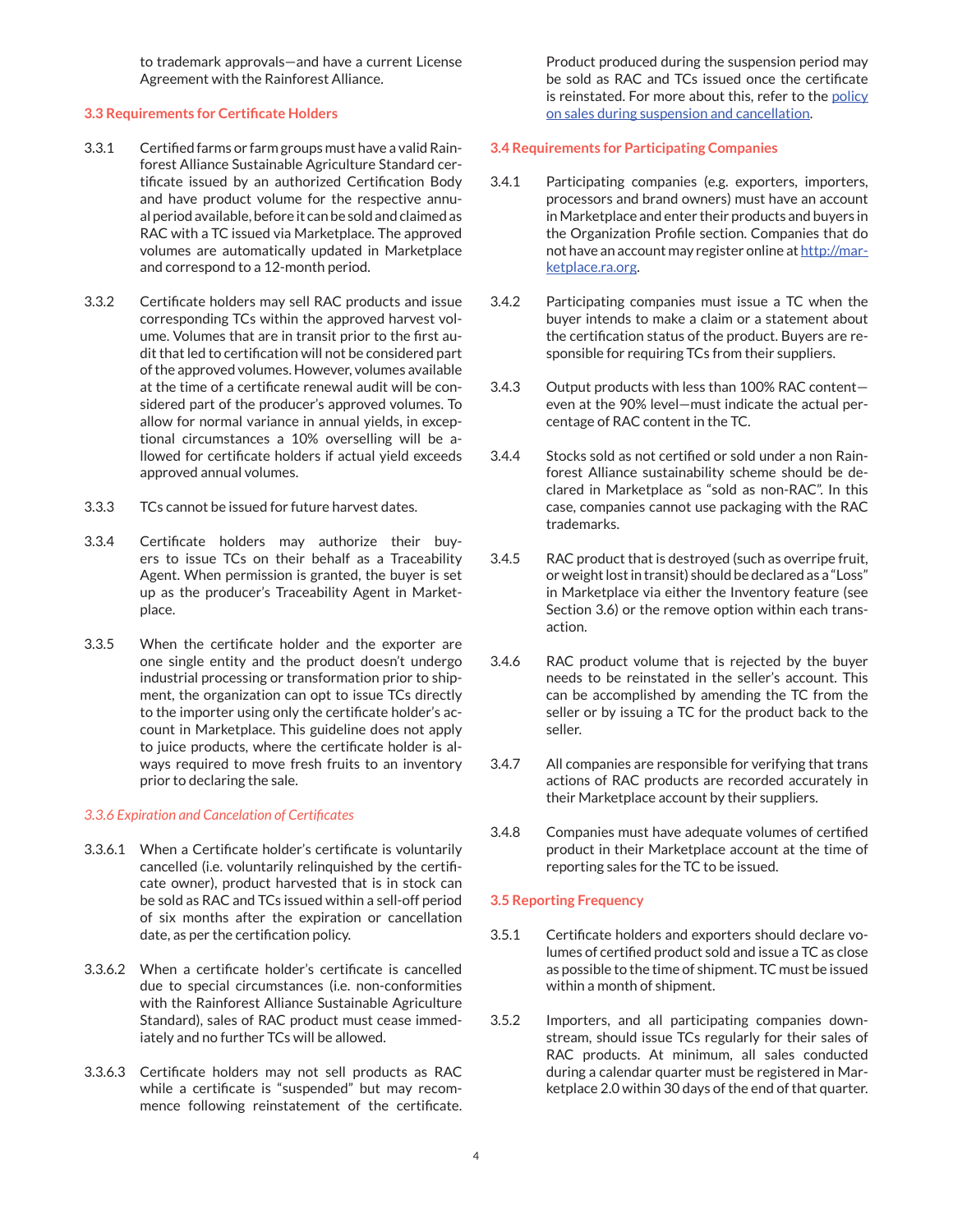#### **3.6 Use of Inventories<sup>1</sup>**

3.6.1 Supply chain actors have the option to use the Inventory feature in Marketplace. This feature allows the user to aggregate incoming TC volumes into one larger volume pool for easier reporting. Inventories can be created based on a specific type of product or by traceability types or to report transactions to customers, loss or products sold as non-Rainforest Alliance. Inventories are required to record product conversion from fresh oranges to soluble solids in the case of Orange Juice (see below).

# **4. ROLES IN MARKETPLACE**

Most companies will report their own sales in Marketplace. In some cases, producers may wish to have other companies report on their behalf to facilitate reporting (as in point 3.3.4 above). A single user may have access to multiple accounts within their organization – and other organizations to which they've been authorized – to facilitate reporting. There are two functions available in Marketplace to facilitate a buyer's ability to declare sales on behalf of suppliers: The Traceability Agent role and the Purchase option.

#### **4.1 Traceability Agent Role**

Certificate holders may grant permission to another company (e.g. an exporter/processor) to report sales on their behalf with the other entity acting as a "Traceability Agent." Traceability agents do not have access to the farm's confidential information, such as total harvest, available volumes, or other customers. Producers must provide approval for another company to act as an agent.

# **4.2 Purchase Option**

Companies buying directly from a certificate holder may initiate a TC using the "Purchase" option, available at the time of creating a new TC. This "Purchase" option will report a purchase. The certificate holder has three days to approve, reject or request changes to the TC. If no action is taken by the producer, the TC status is automatically changed to "approved" after three days.

# **5. TRACEABILITY TYPES**

For each Output Product, Marketplace users must designate a traceability type. Note that the traceability type in a product does not carry over from one transaction certificate to the other, each account must have output products with their respective traceability type.

Currently, the following traceability types are available: **Segregated**, **Traceable to the Country of Origin**, **Traceable to a Certificate Holder (Identity Preserved)** and **Mass Balance**

#### **5.1 Segregation**

This is the most common option. There is no mixing with non-certified products of the same ingredient – the whole content is certified although it can come from different certified sources/farms including different countries of origin.

The product can be traced to the certified source, or to the point where it was mixed with other certified sources. Traceability, segregation and identification systems are in place at the facilities to ensure only certified sources are in the product.

#### **5.2 Traceable Back to the Country of Origin**

Traceability option that refers to a claim where it is possible to trace the product back to its specific country of origin. There is no mixing with non-certified products. It can come from different certified farms but they are all in the same country. It is a stricter form of segregation.

#### **5.3 Traceable Back to the Certificate Holder**

Traceability option where it is possible to trace the RAC product or ingredient to one specific certified farm or group. This option is also known as **Identity Preserved**. There is no mixing with non-certified products nor different farms. This is the strictest form of segregation.

# **5.4 Mass Balance**

Mass Balance traceability is available for cocoa, palm and coconut oil and orange juice products at this time. In this traceability type, products are physically segregated from the time they are harvested until, the time they get to the exporter or first processor's facility (when products are processed in country of origin). Afterwards, certified and non-certified products can be physically mixed. For detailed information on Mass Balance processing and accounting, see [Guidance for Working with the](https://www.rainforest-alliance.org/business/sites/default/files/uploads/4/mass_balance_guidance_formatted_EN_170130.pdf) [Rainforest Alliance Mass Balance Sourcing Guidelines](https://www.rainforest-alliance.org/business/sites/default/files/uploads/4/mass_balance_guidance_formatted_EN_170130.pdf).

The most common traceability type is Segregated. Companies need to specify to their suppliers if they want a stronger traceability type, such as Traceable back to the certificate holder



*Figure 1. Downgrading of product traceability type*

<sup>1</sup> Currently only available for bananas, coconut, and orange juice products.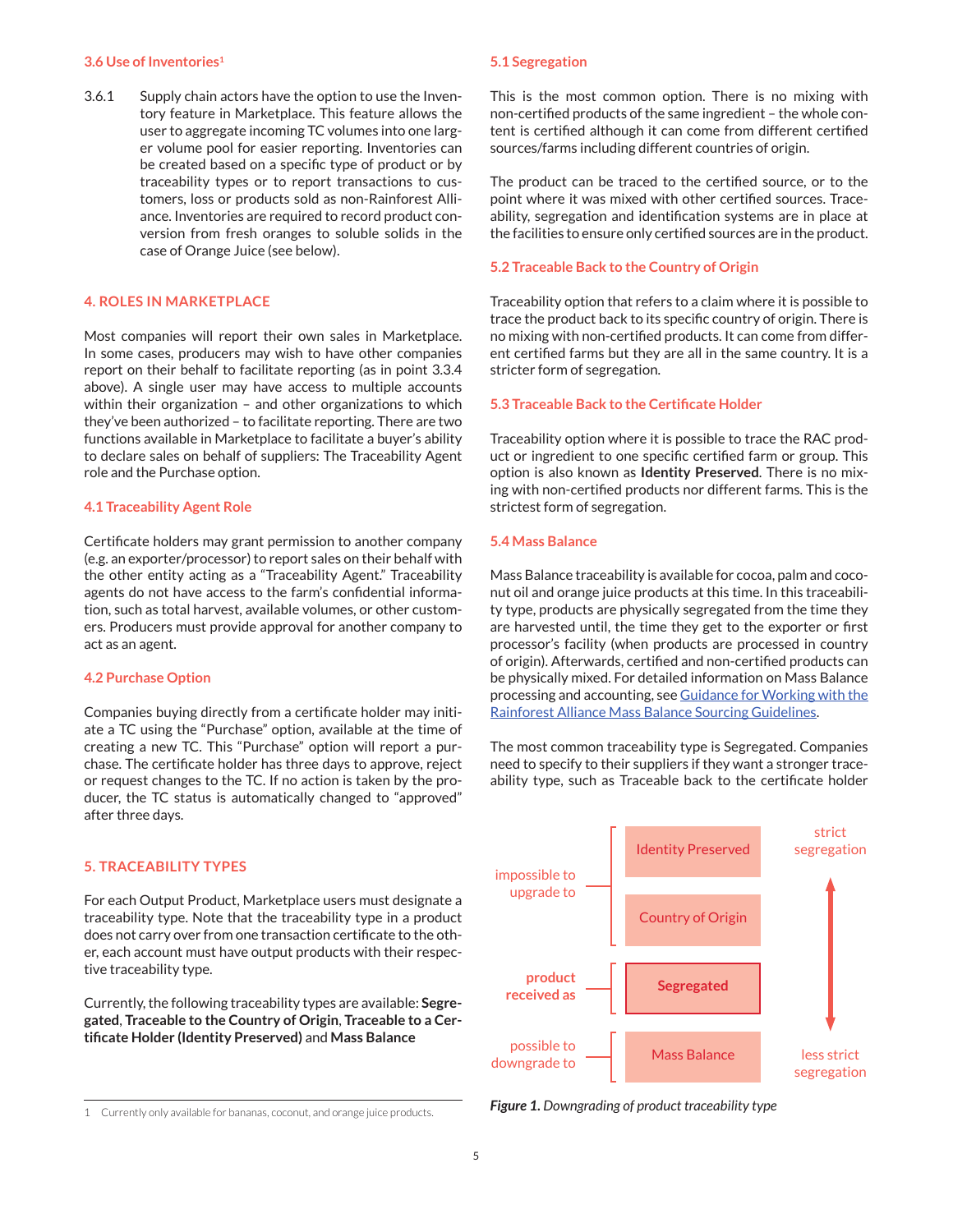(Identity Preserved) or Traceable back to the country of origin.

It is not possible to "upgrade" from one traceability type to another. For example, it is not possible to generate an Output Product in Marketplace with traceability type "origin" when the input was "segregated". However, it is permitted to "downgrade" from a higher traceability type to a lower one. For example, it is permitted to sell an Output Product with a traceability type of "segregated" when the input was either "origin" or "certificate holder."

Note: inputs received can be downgraded partially. This means that a partial amount in an incoming segregated TC can be sold as mass balance, while the rest of the amount can remain and be sold later with its original traceability type.

For more information and training on Output Products and Traceability Types, please go to the Training and Downloads section in Marketplace or contact [rac@ra.org](mailto:rac%40ra.org?subject=). For more on how traceability types relate to claims can be found in the [ISEAL Al](https://www.isealalliance.org/sites/default/files/resource/2017-11/ISEAL_Claims_Good_Practice_Guide.pdf)[liance's Claims Good Practice Guide](https://www.isealalliance.org/sites/default/files/resource/2017-11/ISEAL_Claims_Good_Practice_Guide.pdf).

# **6. SPECIFIC TRACEABILITY REQUIREMENTS FOR BANANA**

- 6.1 Fresh bananas sold as RAC require TC in the system. Purée or other derivatives are not yet expected to be reported on Marketplace.
- 6.2 An Excel upload function is available in Marketplace to producers to facilitate the upload of large number of transactions.

# **7. SPECIFIC TRACEABILITY REQUIREMENTS FOR COCOA**

- 7.1 Cocoa beans, liquor, mass, butter or cake and chocolate finished products TCs can be declared in Marketplace for traceability.
- 7.2 Incoming TCs are mandatory up to the final product manufacturer. It is optional for the final product manufacturers to submit a final TC.
- 7.3 Volume reconciliations at the final product manufacturer level will be carried out according to the Rainforest Alliance Chain of Custody policy.
- 7.4 Standardized conversion ratios apply for cocoa:

| <b>Standard Rate</b>            | Ratio  | Range<br>Allowed |
|---------------------------------|--------|------------------|
| cocoa beans to cocoa liquor     | 1:0.82 | 78% to 86%       |
| cocoa liquor to cocoa<br>powder | 1:0.5  | 43% to 51%       |
| cocoa liquor to cocoa butter    | 1:0.5  | 49% to 57%       |

# **8. SPECIFIC TRACEABILITY REQUIREMENTS FOR COCONUT OIL**

- 8.1 Sales of coconut and copra products can be declared in Marketplace for traceability.
- 8.2 Incoming TC are mandatory up to the producer of refined coconut oil.
- 8.3 Standardized conversion ratios apply for the declaration of coconut oil:

| <b>Standard Rate</b>                                       | Ratio  | Range<br>Allowed |
|------------------------------------------------------------|--------|------------------|
| coconut to copra                                           | 1:0.25 | 21% to 29%       |
| copra to crude coconut oil                                 | 1:0.62 | 58% to 66%       |
| crude coconut oil to refined<br>coconut oil (RBD)          | 1:0.96 | 92% to 99%       |
| crude coconut oil to refined<br>coconut oil (hydrogenated) | 1:0.96 | 92% to 99%       |

# **9. SPECIFIC TRACEABILITY REQUIREMENTS FOR COFFEE**

- 9.1 Parchment, green coffee beans, roasted, instant and decaf coffee can be declared on TCs in Marketplace for traceability.
- 9.2 Incoming TCs are mandatory up to the roaster level and it is optional for the roaster to submit TCs to their clients, including private-label (own-label) brand owners.
- 9.3 Volume reconciliation at the roaster level will be made according to the Rainforest Alliance Chain of Custody policy.
- 9.4 Standardized conversion ratios for coffee are as follows:

| <b>Standard Rate</b>            | Ratio  | Range<br><b>Allowed</b> |
|---------------------------------|--------|-------------------------|
| parchment to green bean         | 1:0.80 | 79% to 83%              |
| green beans to roasted<br>beans | 1:0.84 | 83% to 87%              |
| green beans to instant          | 1:0.38 | 37% to 49%              |
| green beans to<br>decaffeinated | 1:0.95 | 94% to 98%              |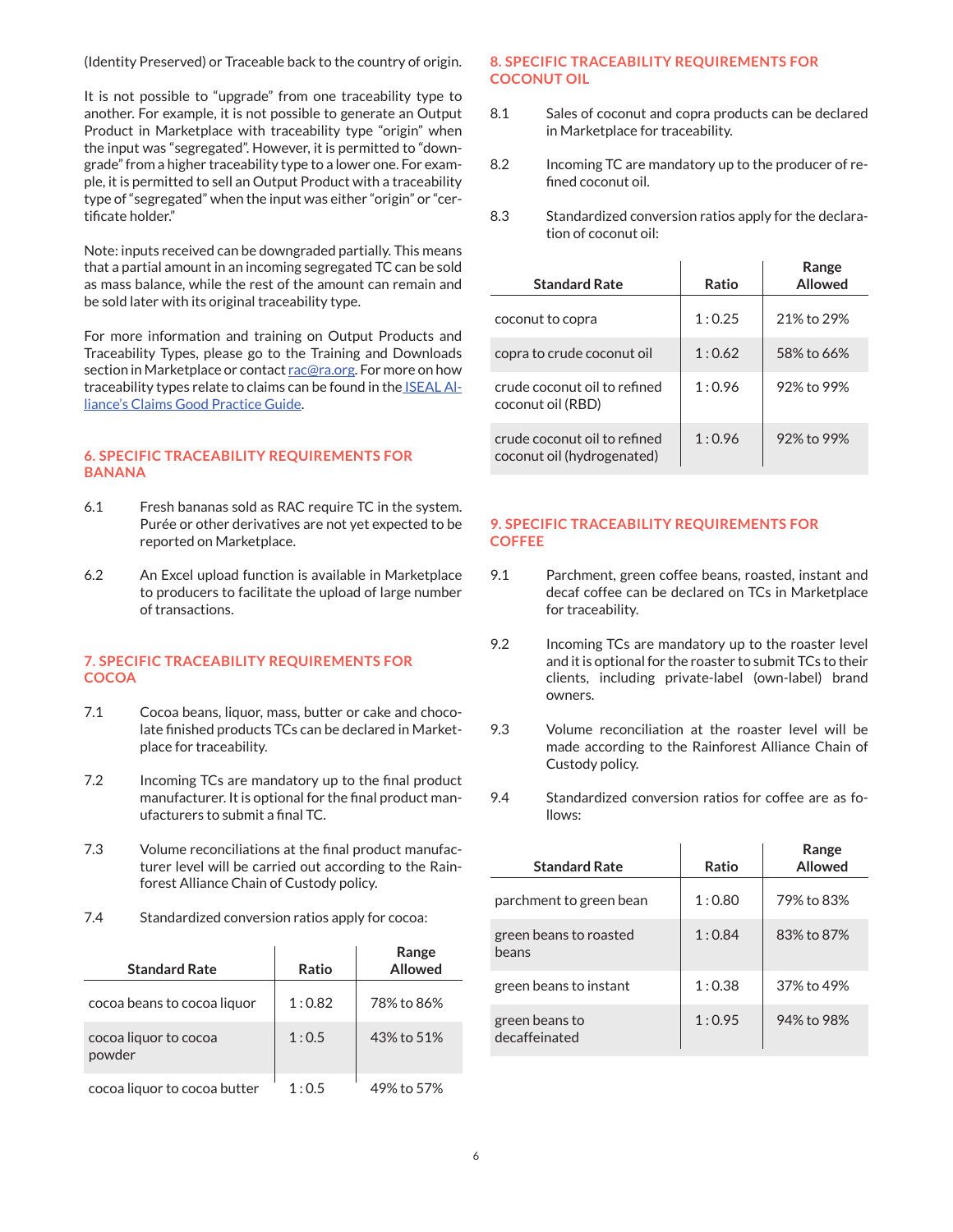# **10. SPECIFIC TRACEABILITY REQUIREMENTS FOR ORANGE JUICE PRODUCTS<sup>2</sup>**

- 10.1 TC are required for Fresh Oranges, Frozen Concentrated Orange Juice (FCOJ) and Not-from Concentrate (NFC) orange products. Frozen cells, peel, seeds, essence oils are excluded from traceability at this stage.
- 10.2 Segregated fresh fruit TCs are required from certified farm to first orange processor.
- 10.3 From the first processor, traceability for orange products is based on the volumes of Soluble Solids (SS) at 100º Brix, recorded via TCs for every sale transaction in the supply chain.
	- 10.3.1 For the conversion of fresh oranges to SS, first processors must use the convert func tion in the inventory using the actual indus trial production yields for RAC oranges for the period.
	- 10.3.2 This yield is expressed in the number of 40.8-Kg boxes necessary to produce one ton of FCOJ 66 Brix equivalent (FCOJ 66 Brix equivalent); including pulp and core wash but excluding frozen cells.
	- 10.3.3 The conversion from incoming boxes of oranges (fresh fruit) to SS requires the cre ation of inventories for both fresh fruit and for SS.
	- 10.3.4 The convert function in Marketplace will then calculate the amount of SS from fresh fruit using the industrial yields as follows:

*Kg of SS = (X Boxes of fresh fruit / Y Boxes per ton of FCOJ at 66 Brix) × 1000 × 66%*

- 10.4 The processor will then issue a TC in Kg of soluble solids to the importer of NFC and FCOJ declaring the corrected Brix values (w/w) alongside the product description.
- 10.5 Actual Brix values are declared as recorded in the actual invoice. In the case of a range being allowed in the specification then the higher brix value is recorded in the system.
- 10.6 Transactions of processed products from Importer/ First Buyers to Blender/Bottler are all recorded on he basis of SS calculated from the specified Brix in the product using the following formulas/ratios:

*X kg of FCOJ at Y Brix = XY / 100*

For example:

- 1000 Kg (1 metric ton) of FCOJ at 66 Brix = 660 Kg of solids
- 1000 Kg (1 metric ton) of NFC at 11.2 Brix = 112 Kg of solids
- 10.7 Incoming TCs of soluble solids are mandatory up to the bottler or final product manufacturer.
- 10.8 From that point, bottlers or final product manufacturers may declare outgoing TCs to wholesalers or retailers in either Kg of Solids or in finished product units (Kg, Litres, Boxes) applying their relevant conversion ratios for each chosen unit and product.
- 10.9 Retailers do not need to report ongoing sales in the system but rather need to ensure that their suppliers are issuing TCs with accurate volumes to them on a quarterly basis.
- 10.10 Corrected Brix need reporting for each transaction and calculated according to relevant country directives or as define in the European Fruit Juice Association (AIJN) code of Practice.

# **11. SPECIFIC TRACEABILITY REQUIREMENTS FOR PALM OIL**

- 11.1 Sales of palm kernels can be declared in Marketplace for traceability.
- 11.2 Incoming TC are mandatory up to the producer of refined palm oil.
- 11.3 Standardized conversion ratios apply for the declaration of palm oil:

| <b>Standard Rate</b>                           | Ratio  |
|------------------------------------------------|--------|
| fresh fruit bunches (FFB) to crude palm<br>oil | 100:20 |
| fresh fruit bunches (FFB) to palm<br>kernels   | 100:5  |
| crude palm oil to refined palm oil             | 100:95 |
| crude palm oil to PFAD                         | 100:5  |
| palm kernels to palm kernel oil                | 100:45 |
| palm kernels to palm kernel expeller           | 100:55 |
| palm oil to olein                              | 100:80 |
| palm oil to stearin                            | 100:20 |
| olein to double fraction olein                 | 100:65 |
| olein to mid fraction stearin                  | 100:35 |
| stearin to mid fraction olein                  | 100:65 |

<sup>2</sup> Once Orange Juice traceability functionality is available in Marketplace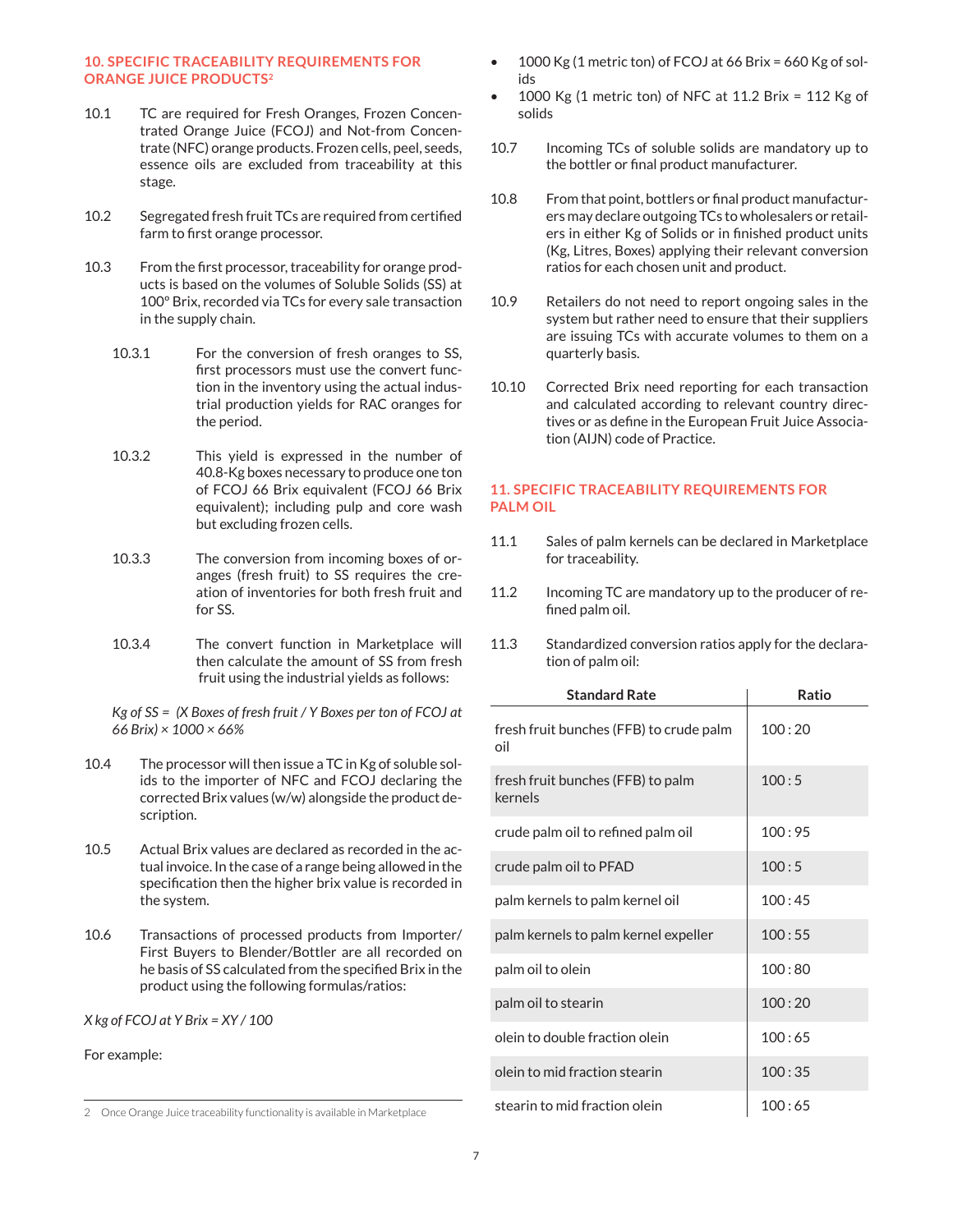| <b>Standard Rate</b>                          | Ratio  |
|-----------------------------------------------|--------|
| stearin to double fraction stearin            | 100:35 |
| palm kernel oil to refined palm kernel<br>oil | 100:95 |
| palm kernel oil to PKFAD                      | 100:5  |
| refined palm kernel oil to PK olein           | 100:65 |
| refined palm kernel oil to PK stearin         | 100:35 |

*Oleochemical derivative products are excluded from the scope of MB at this time*

# **12. SPECIFIC TRACEABILITY REQUIREMENTS FOR TEA**

- 12.1 Tea leaves, made tea, tea extract (powder) can be declared on TCs in Marketplace for traceability.<sup>3</sup>
- 12.2 Incoming TCs are mandatory up to the final processor, which is often also the packer.

3 Once Tea traceability functionality is available in Marketplace

- 12.3 Final processors will declare outgoing volumes with the amount of RAC product used in each blend and linked to a brand.
- 12.4 Standardized conversion ratios for tea are as follows:

| <b>Standard Rate</b>   | Ratio   | Range<br>Allowed      |
|------------------------|---------|-----------------------|
| fresh leaf to made tea | 1:0.265 | 15% to 28%            |
| made tea to instant    | 1:0.25  | 15% to 35%            |
| fresh leaf to instant  | 1:0.25  | no range<br>available |

# **13. ADDITIONAL GUIDANCE OR TRAINING ON TRACE-ABILITY OR MARKETPLACE**

For more guidance or training on Traceability or Marketplace please contact the Rainforest Alliance at [RAC@ra.org.](mailto:%20RAC%40ra.org?subject=)  $\hat{\ast}$